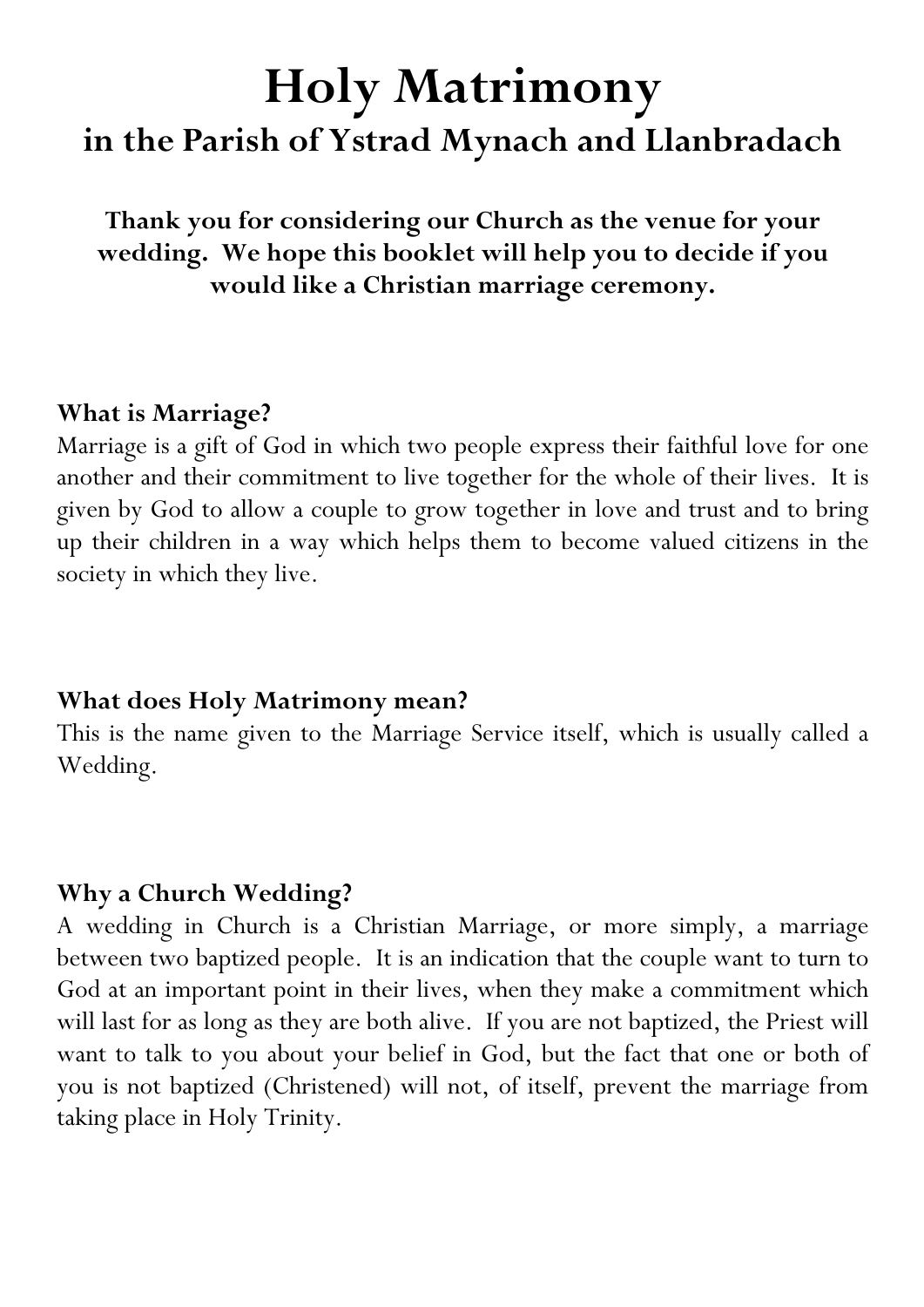## **What does the Church teach about marriage?**

- Married love was created by God. It is part of God's plan for human beings and as such is sacred.
- Marriage is for life. This allows Married couples to feel secure in their love for each other and to extend that love to their children. It also allows two people to learn to live in an unselfish way which reflects God's love.
- Married love is loyal and faithful. The church recognizes that the physical love between a married couple is a natural way for them to express their love for one another and their lifelong commitment to each other.
- Marriage is a public announcement of love. Your vows are made in front of witnesses and before God.
- Marriage is blessed by God. God is the third partner in Christian marriage and the love shown by the couple to each other is a sign of God's love.

## **What happens at a Church Wedding?**

- The priest welcomes everyone and reminds them of the reasons for marriage.
- Bible passages on the theme of love and marriage are read.
- The couple declare their intentions and the congregation is asked if they will support them.
- The couple exchange vows or promises with each other.
- Wedding ring(s) are blessed and exchanged as a sign of the promises which have just been made.
- The priest blesses the married couple as they begin their new life together.
- Prayers are offered for the couple and their future.
- The wedding ceremony may be followed by a celebration of the Holy Eucharist (also known as Nuptial Mass). This is especially appropriate where one of the parties to the Marriage is a confirmed, communicant member of the Church.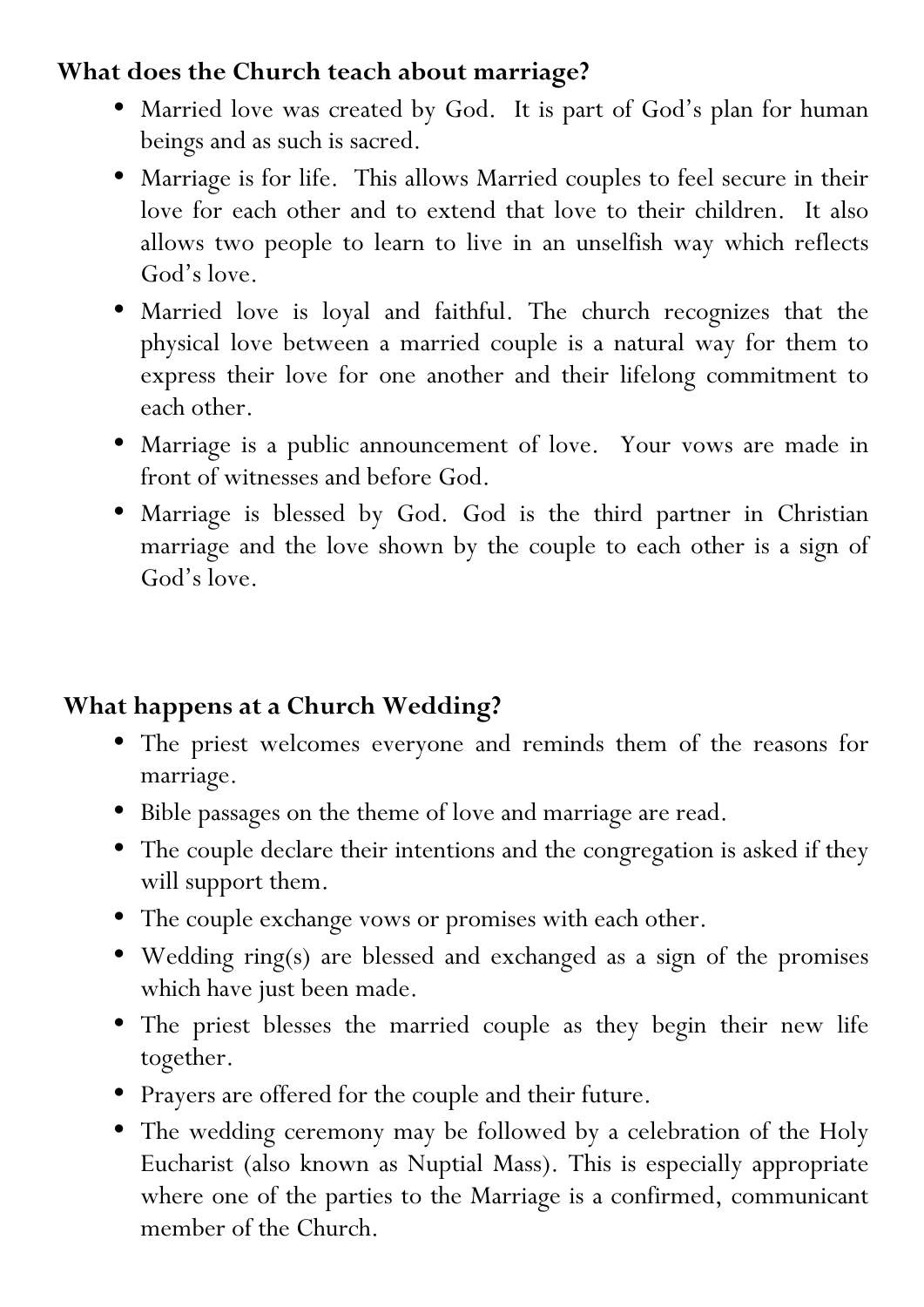#### **How can we arrange our wedding?**

To be married in this Parish *one of you* must show that you have a "qualifying connection" with the Parish under the Marriage (Wales) Act 2010. That means that you must show that one of the following requirements applies to you:

- 1. you live in the parish;
- 2. you, or one of your parents, have lived in the parish in the past for a period of at least six months;
- 3. you, or one of your parents have attended Church here at any time in the past for a period of at least six months;
- 4. you were baptized or confirmed in this parish;
- 5. your parents or grandparents were married in this parish.

This parish includes the communities of Hengoed, Llanbradach, Tir-y-Berth and Ystrad Mynach; and the Parish Church is Holy Trinity Church on Nelson Road in Ystrad Mynach. The former Church of All Saints' in Llanbradach is also in the Parish and any baptism, confirmation or wedding or any Church attendance in All Saints' would also provide a qualifying connection in the above categories. You may have to provide evidence that one of these qualifying connections applies.

# **Can a divorced person get married in Church?**

A divorced person can be married in our Church. You would need to discuss this with the Parish Priest.

# **Booking your Wedding**

You will need to check with the Parish Priest that your preferred date and time is available. We do not permit Weddings to take place during Holy Week (between Palm Sunday and Easter Day), and if your wedding is to take place during Lent, there will be no flowers in Church and some hymns might not be appropriate. The Parish Priest will be able to guide you. Once you have returned the application form fully completed, together with a non-returnable deposit of £100 to secure the agreed date and time of your wedding, your wedding will be booked and we will expect to see you first at the Wedding Preparation Session (see below).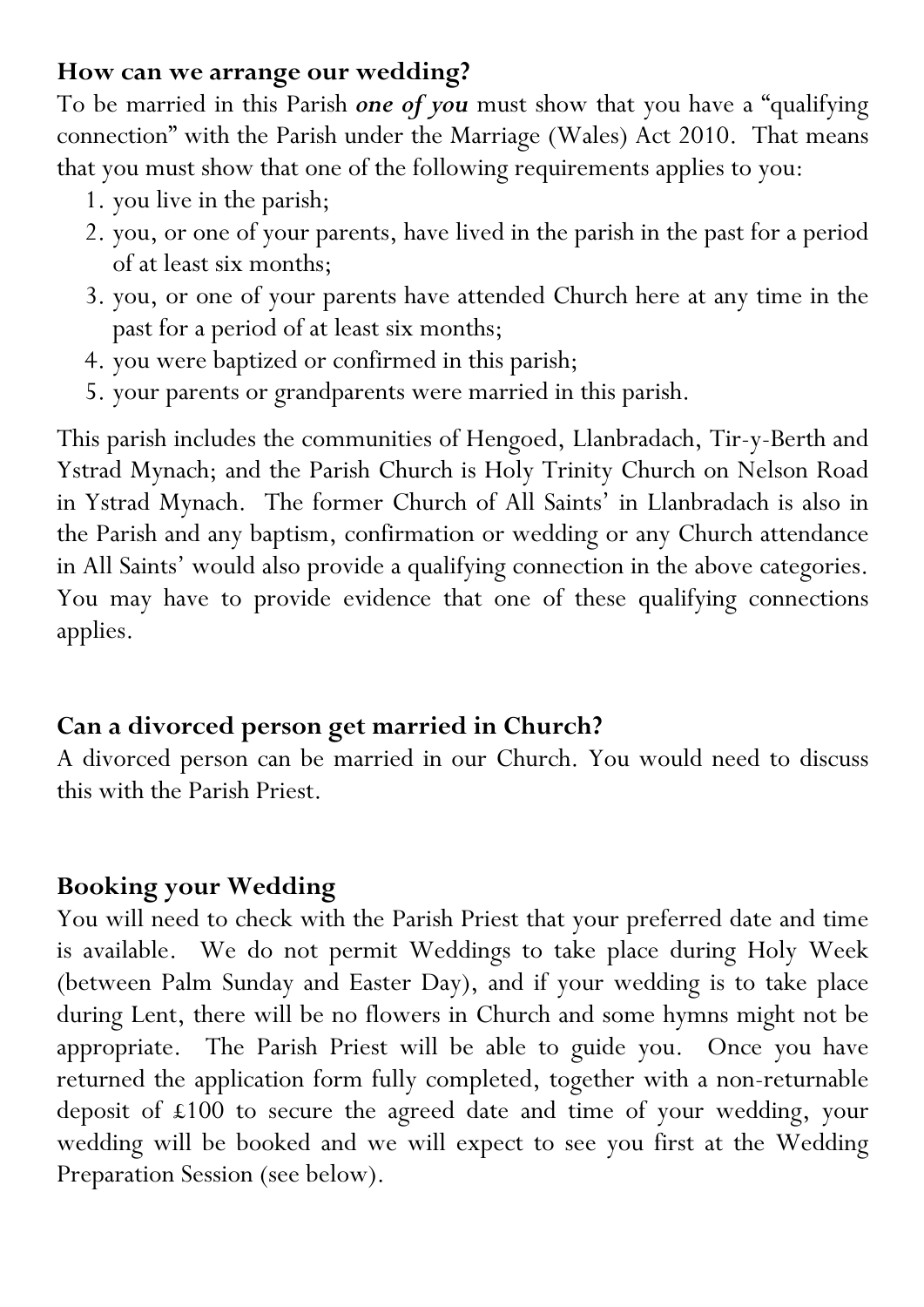#### **Will there be anything else we have to do?**

In order to think carefully about your wedding day and the meaning of the service in Church, you will be expected to come to attend some specific events:

- 1. The Wedding Preparation Session, in January or February, with the other couples who will be married in the parish during the year. You will be able to meet the Priest who will conduct your wedding, those who are responsible for the flowers in Church and one of our team of musicians who will provide the music on the day. This is a vital part of the preparation and it is very important that you both attend.
- 2. The Interview with the Parish Priest to confirm details such as hymns and flowers, and make arrangements for banns, fees and any matters which concern you. This will take place about three months before your wedding.
- 3. Sunday Eucharist: you are encouraged to come to Church whenever you are able, but you will be asked to attend particularly when your banns are read. This will be on three Sundays within three months of your wedding at the main service at 10.30am in Holy Trinity. We encourage you to be present on those Sundays to hear your banns read and to prepare for your marriage by worshipping with the Christian community here.
- 4. The Rehearsal, which will take place in Church during the week leading up to the wedding.

## **How can we prepare for our Church Wedding?**

One of the best ways to be ready to make your vows in the presence of God on your wedding day is to worship with the Church. Christians believe that worship transforms an individual and moulds him or her in the likeness of our Saviour Jesus Christ. It is our greatest hope to be more like him and to be made ready to enter into his Kingdom. Our main act of worship on Sundays is the Parish Eucharist at 10.30am, but there are other services at 8.30am and 6.0pm. Our Notice Board and Web Site will give more information.